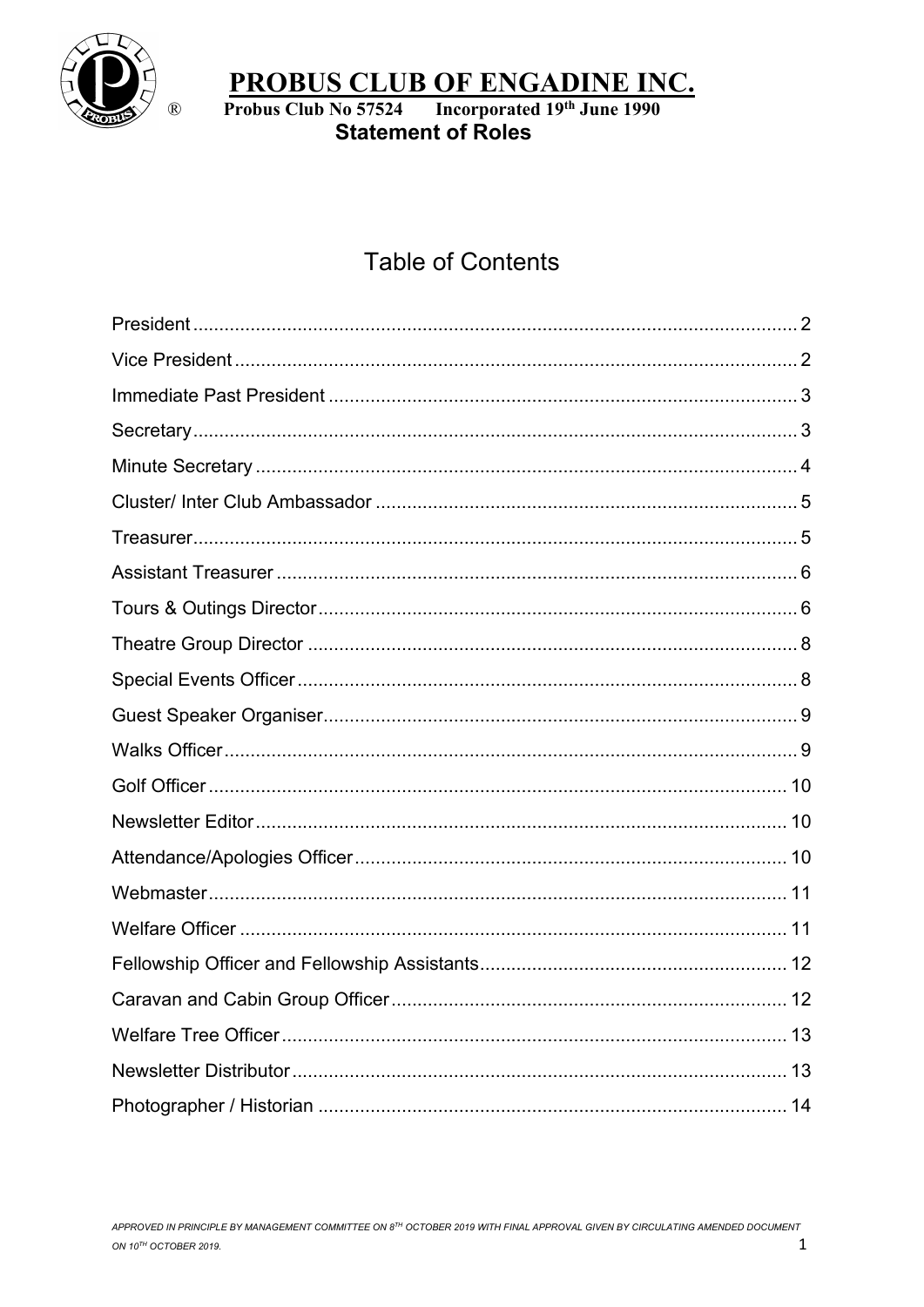

#### ® **Probus Club No 57524 Incorporated 19th June 1990 Statement of Roles**

### <span id="page-1-0"></span>**President**

- 1. Provide leadership and direction to the Management Committee to ensure the Club embodies the true spirit of Probus - friendship, fellowship and fun.
- 2. To arrange and preside over Committee and General meetings.
- 3. To be familiar with the Club's Constitution and Standing Resolutions and to have a copy available for consultation at all meetings.
- 4. Should understand how to chair a meeting and the protocol for motions, debate/discussion and voting.
- 5. To work closely with Vice President, Secretary & Treasurer, together with **Committee.**
- 6. To ensure Agenda is prepared and distributed prior to meetings.
- 7. To endeavour to run meetings smoothly and on time.
- 8. Implement and review the Club's Membership Development Plan which focuses on engagement and retention of members as well as membership growth.
- 9. Implement a succession plan for all Management Committee positions.
- 10. To promote the importance of Fellowship, Friendship and Fun within the Club.
- 11. Ensure that Committee recommendations are brought to the membership for decision/acceptance and ratification.

#### <span id="page-1-1"></span>**Vice President**

- 1. To attend all club Committee and General meetings.
- 2. To be familiar with the Club's constitution and standing resolutions and to have a copy available for consultation at all meetings.
- 3. To conduct meetings in the absence of the President, and to assume the role of the President if he/she finds it necessary to stand down.
- 4. To be familiar with meeting procedures and have an understanding of how the Club's meetings are conducted.
- 5. To work closely with the President and to be familiar with the role and responsibilities of the President.
- 6. To take every opportunity to meet members, guests and visiting Probarians on a fellowship basis.
- 7. To provide support to any committee member in his/her role as necessary.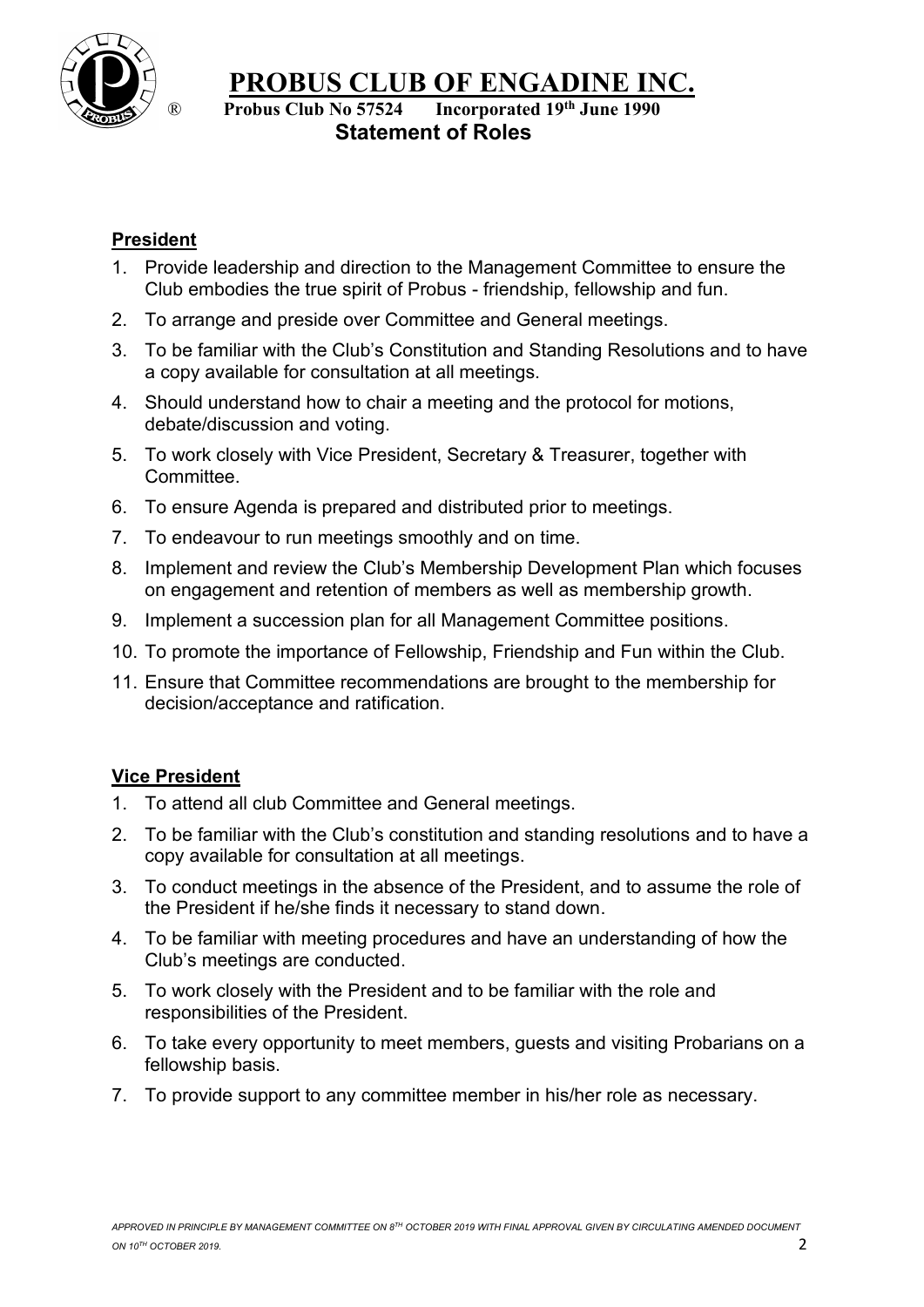

® **Probus Club No 57524 Incorporated 19th June 1990 Statement of Roles**

# <span id="page-2-0"></span>**Immediate Past President**

- 1. Participate as a voting member of the Management Committee (ex-officio capacity).
- 2. Offer support and advice to the President and Committee or members when asked.
- 3. Assist succession planning by encouraging members to volunteer for management roles.

# <span id="page-2-1"></span>**Secretary**

The Secretary is the nominated Public Officer.

The main role of the Secretary is to support the President to ensure the Management Committee functions smoothly. The Secretary is responsible for ensuring meetings are effectively organised and minuted. The Secretary is required to maintain up-todate records and be the key point of contact for the Club.

The role of the Secretary can be summarised as follows:

- 1. Ensures timely and effective distribution of correspondence to Committee members and Club members as required.
- 2. Should be familiar with the constitution, by-laws and/or standing resolutions and have a copy available for reference at all meetings.
- 3. Records minutes of Committee meetings, General Meetings and Annual General Meetings and presents these minutes at the following meeting for formal adoption as a 'true and correct record'.
- 4. Ensures minutes are signed by the President or Chair of the meeting at the next meeting.
- 5. In consultation with the President, prepares agendas for each Management Committee meeting, General Meeting and Annual General Meeting and issues formal notices of meeting.
- 6. Issues notices for the election of Committee members and nomination and proxy forms in accordance with the requirements of the Club's constitution.
- 7. Keeps a register of members' names, addresses and such other information the Club or PSPL may require.
- 8. Keeps an up-to-date list of Committee members including addresses, email and telephone numbers.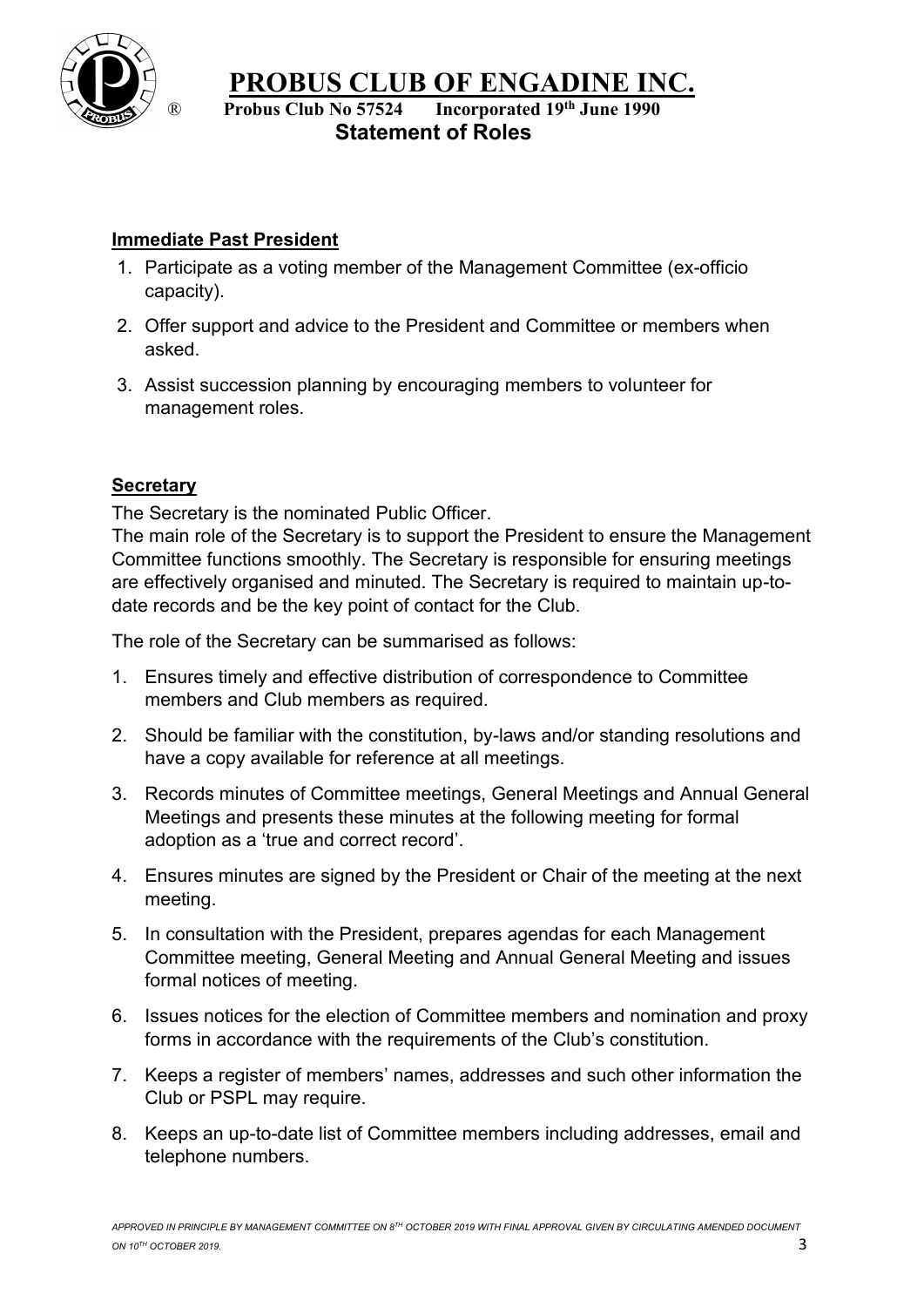

#### ® **Probus Club No 57524 Incorporated 19th June 1990 Statement of Roles**

- 9. Presents new applications for membership for the Committee's consideration.
- 10. Ensures that following the Annual General Meeting, the PSPL Annual Return Forms and payment of fees are lodged by 30 April each year and lodge the annual return to the Department of Fair Trading.
- 11. The Secretary or the Treasurer may be authorised to be responsible for the security and custody of Club petty cash.
- 12. Ensure PSPL is advised of changes to the Club's membership list including the payment of prorata capitation fees as required.
- 13. Before vacating office, brief his/her successor on the role of the Secretary and any outstanding matters and hand over all records.

If required, the Management Committee may seek approval of the membership to appoint (not normally elect) an assistant Secretary. Subject to the Club's by-laws and/or standing resolutions, an assistant to the elected Secretary does not normally have voting rights. However, if the assistant is acting for the Secretary in his/her absence then the assistant may have one vote representing the elected Secretary.

A detailed handbook is available for appointees explaining the step by step tasks for performing the duties of Secretary.

#### <span id="page-3-0"></span>**Minute Secretary**

- 1. Record and circulate minutes of Committee meetings to Committee Members.
- 2. Record and circulate minutes of General and Annual General meetings to each General Meeting.
- 3. Perform other duties if requested by the Secretary or the Committee.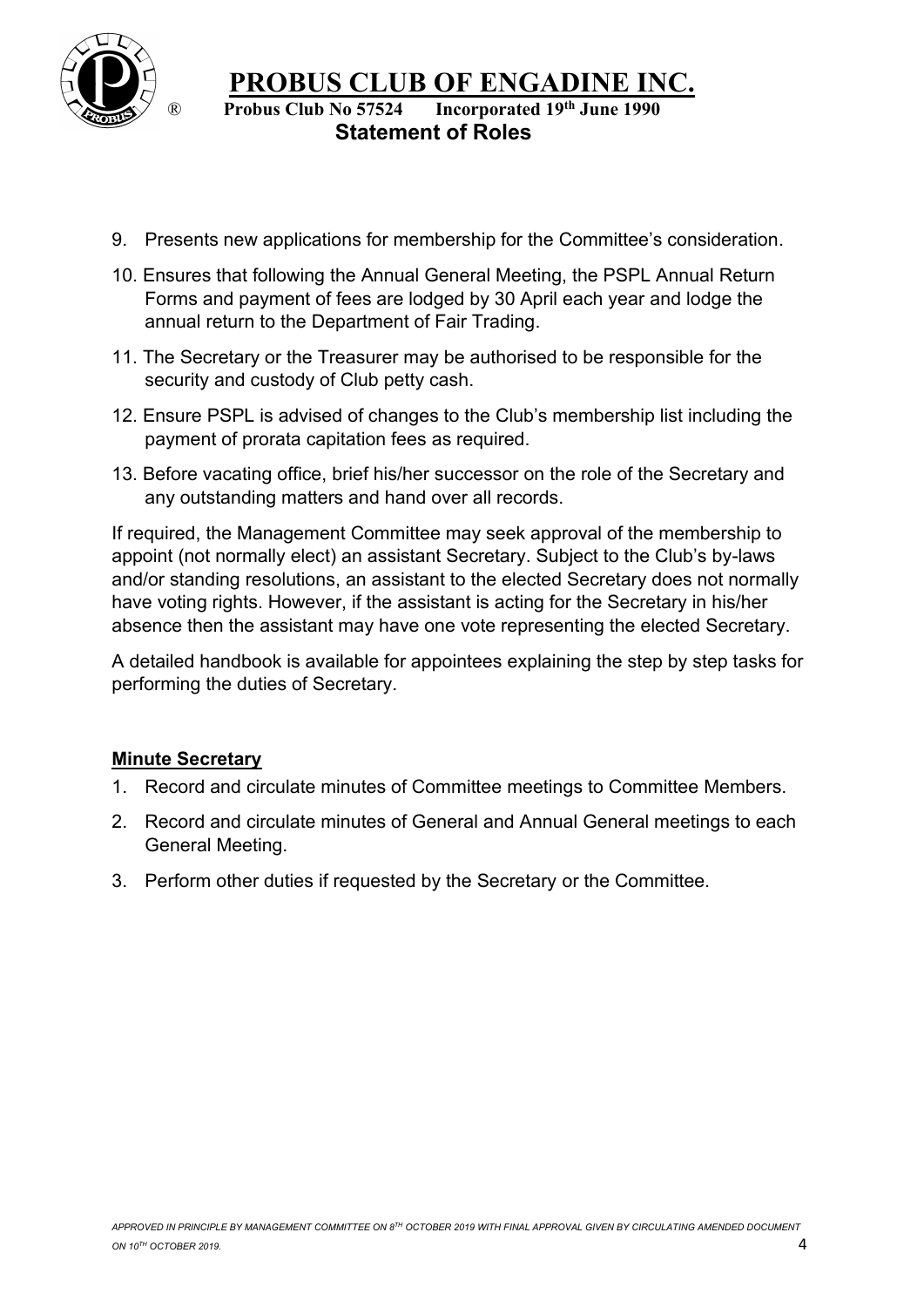

® **Probus Club No 57524 Incorporated 19th June 1990 Statement of Roles**

#### <span id="page-4-0"></span>**Cluster/ Inter Club Ambassador**

- 1. Attend meetings, at least quarterly, together with other Ambassadors in our area to develop strategies that will increase local club membership,
- 2. To act as a promoter and representative of the concept of Probus and its benefits,
- 3. To encourage clubs to recruit more, younger members,
- 4. To encourage Clubs to work with each other when organising tours, outings and speakers.
- 5. Report back to the Committee on relevant items of interest to our Club,
- 6. Send report to Newsletter Editor for publication,
- 7. Report to General meetings.

#### <span id="page-4-1"></span>**Treasurer**

- 1. Be responsible for the financial matters of the club.
- 2. Provide a financial report to every Management Committee meeting.
- 3. Provide a financial report to every General Membership meeting.
- 4. Prepare a budget for the coming year in consultation with other members of the Management Committee. Monitor budget against actuals and alert Management Committee where necessary of any major variations.
- 5. Ensure that the bank account is kept in order.
- 6. Ensure all payments are made by cheque and/or internet banking transfer.
- 7. Ensure all monies received are banked and where appropriate confirm receipt for members direct deposit payments in a timely manner of receipt.
- 8. Ensure all bills are paid in a timely manner.
- 9. File and keep all appropriate invoices and receipts in an appropriate manner.
- 10. Maintain all financial records in a manner satisfactory to the Officers of the Club.
- <span id="page-4-2"></span>11. Work closely with other members of the Management Committee towards the best interest of the Club.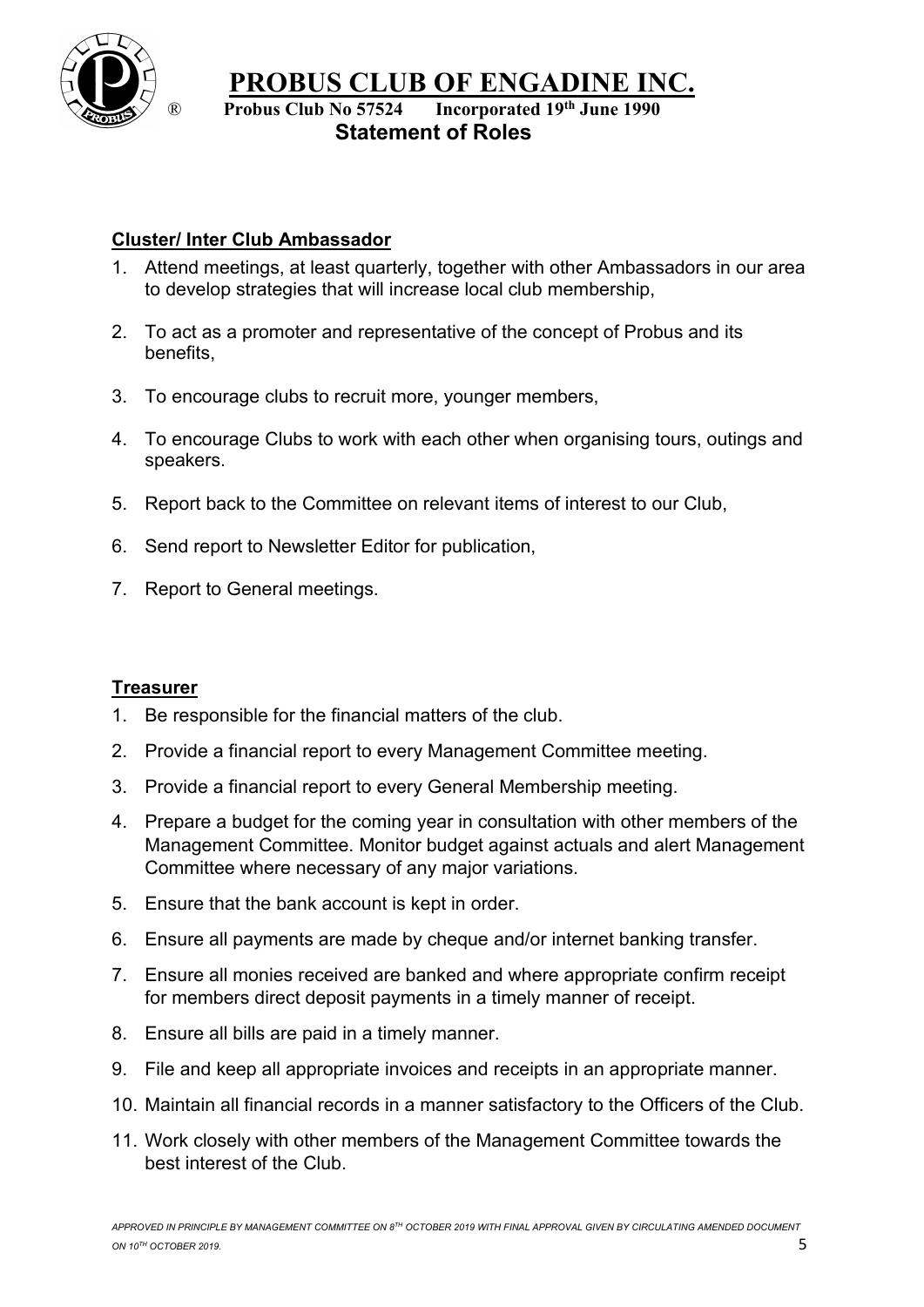

® **Probus Club No 57524 Incorporated 19th June 1990 Statement of Roles**

# **Assistant Treasurer**

- 1. Sale of Raffle Tickets
	- a. Record the number of the first ticket to be sold
	- b. Sell tickets to members as they check in \$1 per sheet

c. Enter the numbers of the first and last ticket sold into the number generating machine.

- d. lssue the winners of each raffle with their prize.
- 2. Collect morning tea fees (\$3) from all visitors as they arrive. Add all monies collected, summarize on the Summary Sheet and give the money and summary sheet to the Treasurer.
- 3. Assist the Treasurer where necessary.
- 4. The monthly cash prizes shall be 1 x \$50, 1 x \$20 and 3 x \$10 or otherwise as determined by the Management Committee.
- 5. Purchase pads of raffle tickets, as needed and claim reimbursement from **Treasurer.**
- 6. Raffle tickets must be continuous numbering. Do not use leftover ticket pads unless the next sequence of numbers is available.

# <span id="page-5-0"></span>**Tours & Outings Director**

The Tours and Outings Director is assisted by Assistant Tours & Outings Officer to:

- 1. Evaluate and organise tours and outings for members and provide timely advice to members of planned tours and outings.
- 2. Prepare booking sheets for members to nominate their intention to attend the tour/outing.
- 3. Prepare and maintain lists of attendees for each tour/outing.
- 4. Organise the collection of money from members attending each tour/outing.
- 5. Bank collected money direct into the Probus Club bank account with a confirmation email to the Treasurer.
- 6. Oversee the conduct of each tour/outing to ensure that the needs and safety of members are given due consideration.
- 7. Participate as an active member of the club's Executive Committee including attending the Executive Committee Meetings each month, and
- 8. Provide a report of planned activities to the Executive Committee Meeting and to the General Meeting of members each month.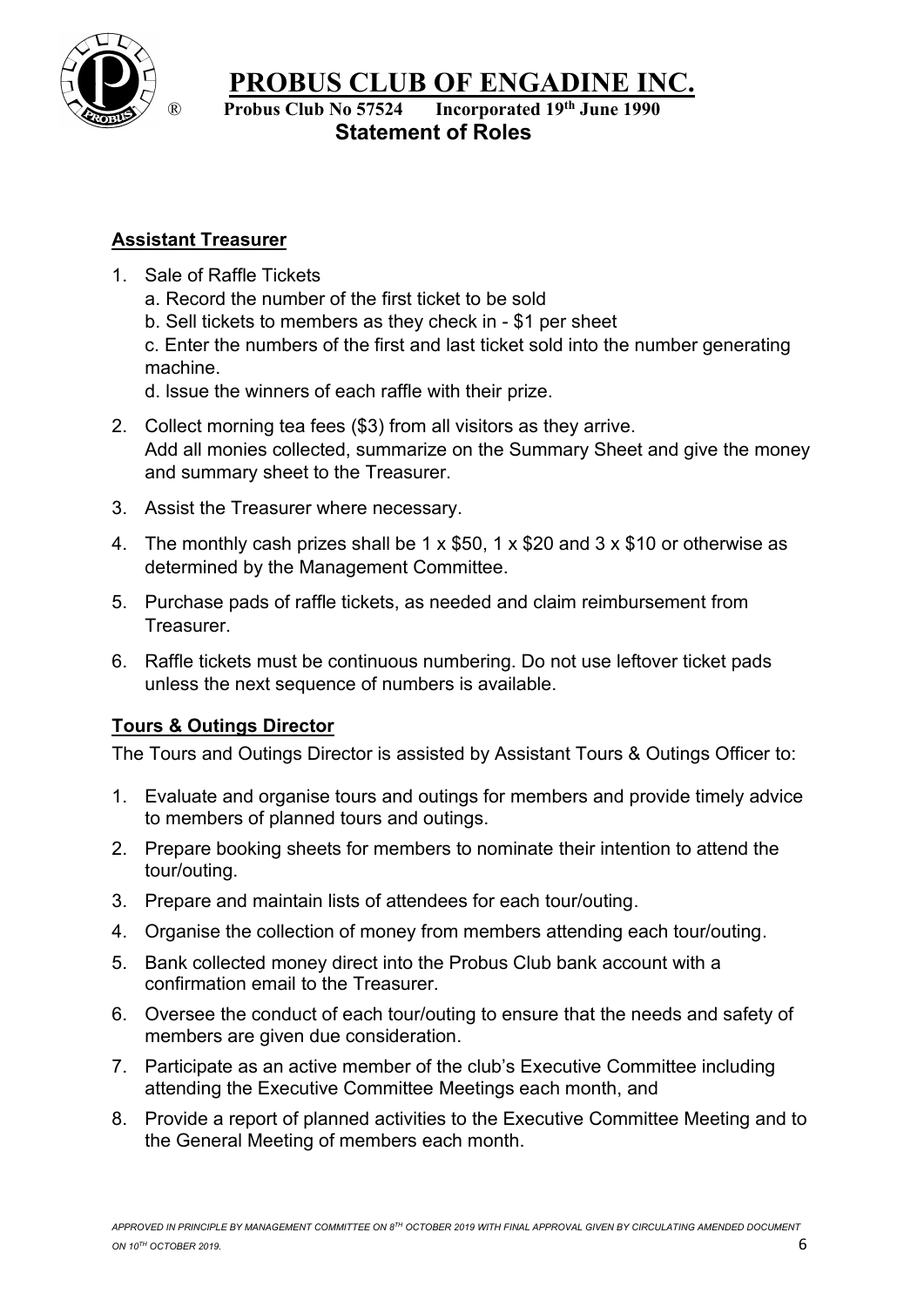

® **Probus Club No 57524 Incorporated 19th June 1990 Statement of Roles**

#### Notes:

- 1. All monies collected for tours or outings must be deposited with the Treasurer, and all payments made by cheque obtained from the Treasurer.
- 2. Lists of attendees must be maintained for each tour or outing. Such lists are needed to meet the requirements of Probus South Pacific insurance.

#### Events:

The Tours and Outings Director should organise a range of events which include the following:

- Annual Holiday
	- o The annual holiday is usually a 5-6-day tour of an area conducted in September.
	- o The holiday is usually a package involving bus travel, accommodation, and meals arranged through one of the reputable tour companies.
- Outings
	- o Outings are usually in the form of a whole day excursion to a scenic, or otherwise place of interest, by coach or public transport.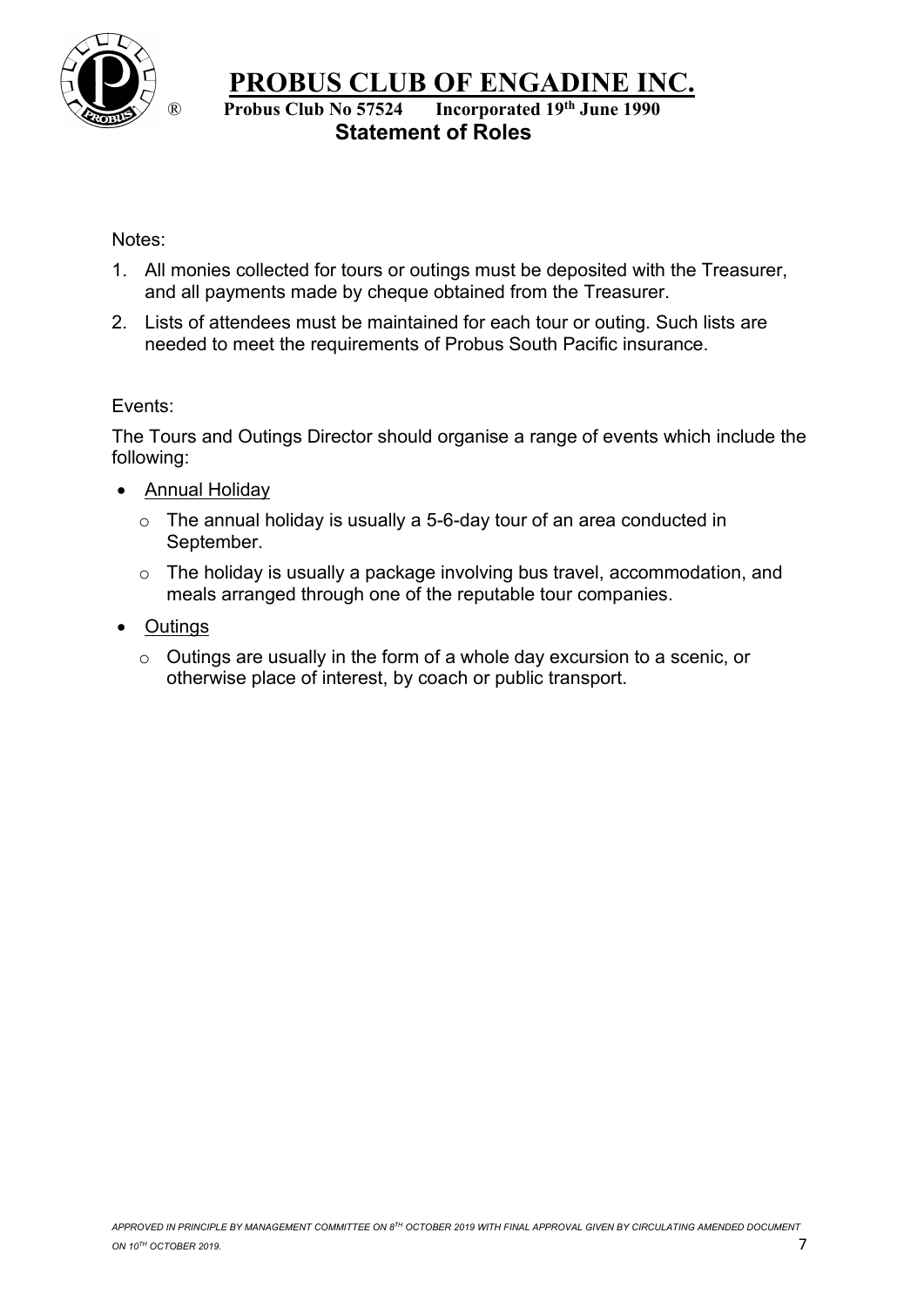

® **Probus Club No 57524 Incorporated 19th June 1990 Statement of Roles**

# <span id="page-7-0"></span>**Theatre Group Director**

- 1. Organise Theatre Parties and Special Events.
- 2. Prepare booking sheets for members who wish to attend the nominated function.
- 3. Prepare and maintain lists of attendees for each function.
- 4. Organise the collection of money from members attending each nominated Function.
- 5. Issue receipts for all monies collected from members.
- 6. Bank collected money direct into the Probus Club bank account with a confirmation email to the Treasurer.
- 7. Issue tickets for all Theatre Parties to appropriate members.
- 8. Attend and supervise all Special Events.
- 9. Attend Executive Committee meetings and General Meetings and report on all forthcoming events.
- 10. The Theatre Group Director has the final decision on which events will be conducted each year.

# <span id="page-7-1"></span>**Special Events Officer**

- 1.Organise Special Events including:
	- a. Annual Picnic May each year
	- b. Christmas in July
	- c. Christmas Lunch December each year
	- d. Other Special Events that may be requested from time to time.
- 2. In general, the Special Events Officer is not required to attend Management Committee meetings but if deemed necessary may attend to report on any issues needing the attention of the Management Committee.
- 3. The Special Events Officer will consult with the Management Committee as to the final decision on which events will be conducted each year.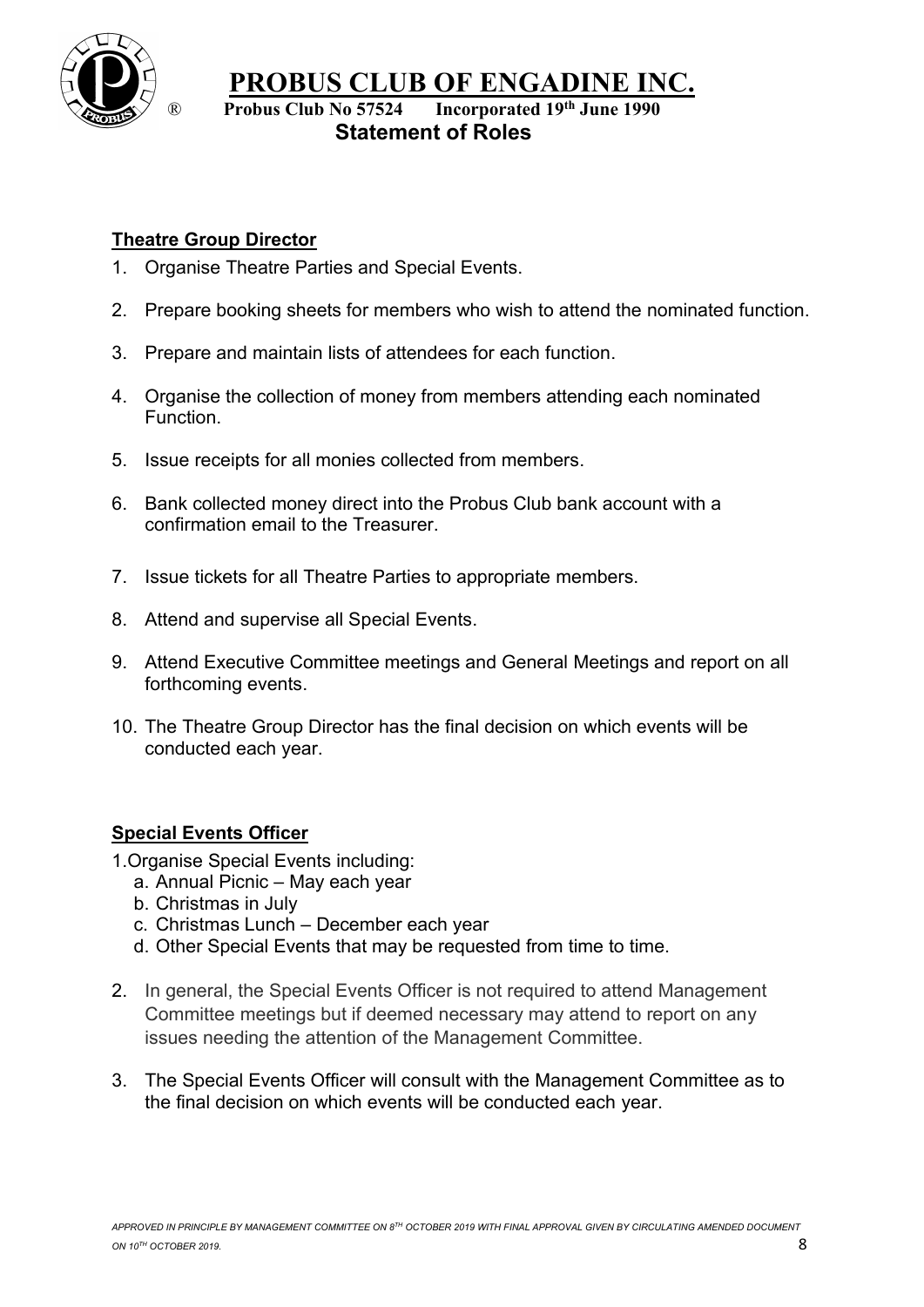

® **Probus Club No 57524 Incorporated 19th June 1990 Statement of Roles**

# <span id="page-8-0"></span>**Guest Speaker Organiser**

- 1. Aim to arrange a varied program six months in advance.
- 2. The Guest Speaker should keep the President and Secretary advised of the planned Guest Speaker Programme with a copy sent to the Newsletter Officer for inclusion in the monthly Newsletter.
- 3. Should invite and manage the requirements of the Guest Speakers, thus ensuring that they enjoy a smooth and successful visit to the Meeting.
- 4. The Guest Speakers Officer should greet and introduce each Guest Speaker, organise a gift and provide an acknowledgment of their contribution at the General Meeting.
- 5. The Guest Speakers Officer should attend Management Committee meetings and provide a list of future speakers and any issues arising.
- 6. The Guest Speakers Officer should present a short statement on the current and future Guest Speakers Programme to the monthly general meeting.

#### Note

A downloadable [Guest Speaker Programme](http://engadineprobus.org.au/index.php?option=com_content&view=article&id=182&Itemid=354) is available for NSW from the [PSPL](https://www.probussouthpacific.org/pages/club_administration_guest_speakers_list)  [Administration](https://www.probussouthpacific.org/pages/club_administration_guest_speakers_list) Website *[\(R\)](https://www.probussouthpacific.org/pages/club_administration_guest_speakers_list)* with suggestions for guest speakers, some free, others with a fee.

# <span id="page-8-1"></span>**Walks Officer**

- 1. To plan and organise walking tours for the fourth Monday of every month, but sometimes, because a specific event is on a day or Public holiday clashes the day is changed.
- 2. To plan a calendar of monthly walks in advance.
- 3. To present a short statement on recent and planned walks to the monthly general meeting and submit to Newsletter Editor to publish in Newsletter.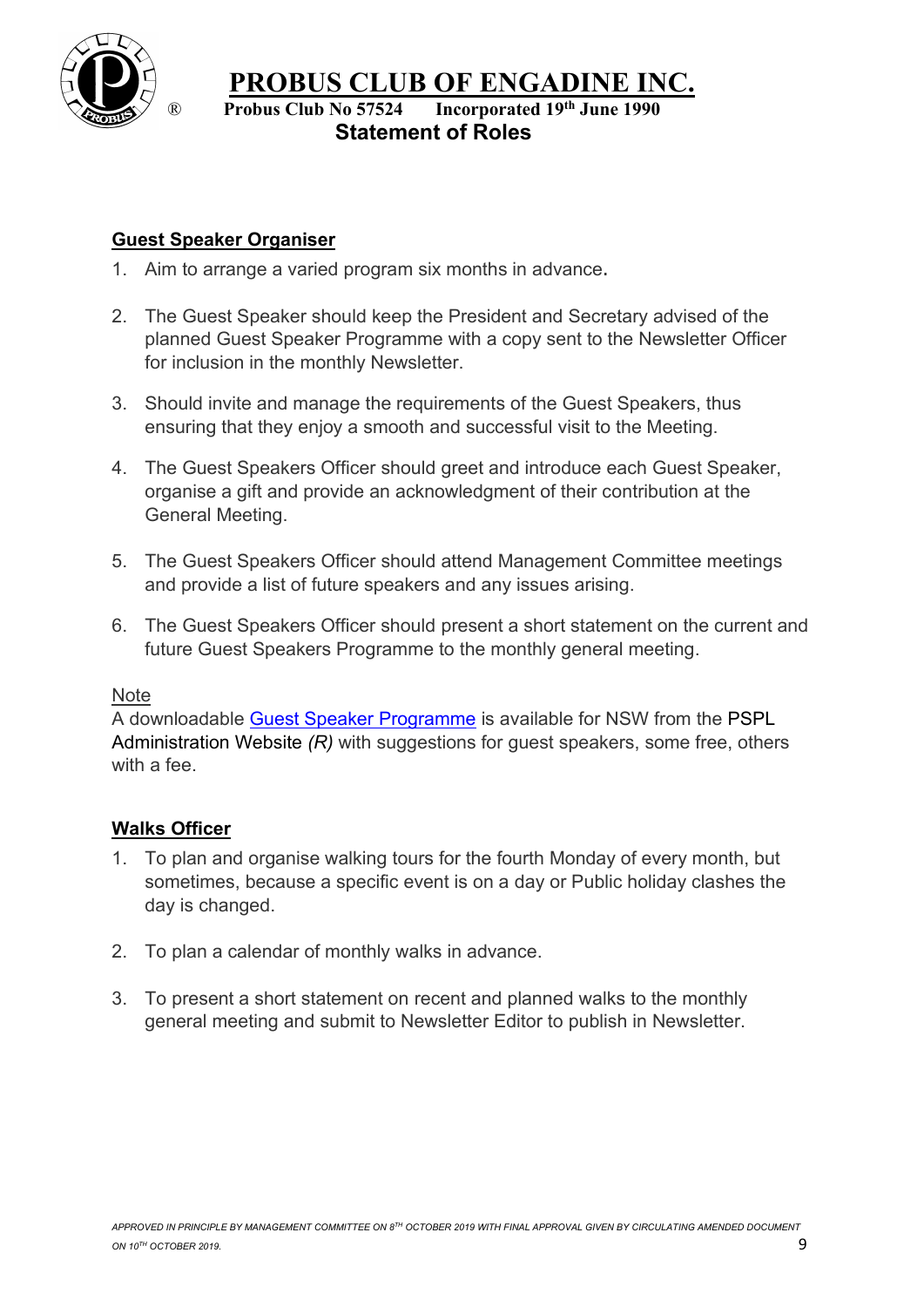

® **Probus Club No 57524 Incorporated 19th June 1990 Statement of Roles**

# <span id="page-9-0"></span>**Golf Officer**

- 1. To plan and organise the monthly golf group.
- 2. To plan a calendar of monthly golf in advance.
- 3. To present a short statement on recent and planned golf days to the monthly general meeting and submit to Newsletter Editor to publish in Newsletter.

# <span id="page-9-1"></span>**Newsletter Editor**

- 1. The Newsletter Officer is responsible for the timely and accurate production and distribution of the Club's monthly newsletter.
- 2. Collate all reports from President, Treasurer, Guest Speaker officer and others.
- 3. Publish Newsletter and email to members.
- 4. Set a deadline for all input to the Newsletter & advise members.
- 5. Work closely with President & Secretary, together with Committee.
- 6. The Newsletter Editor should ensure requests by members for privacy are met.

#### <span id="page-9-2"></span>**Attendance/Apologies Officer**

- 1. The Attendance/Apologies Officer is responsible for preparing and maintaining the Attendance and Apologies Records. Exactly how is left to the discretion of the Attendance/Apologies Officer.
- 2. The Attendance/Apologies Officer should alert Management Committee of any inactive members and be prepared to present any issues arising.
- 3. The Attendance/Apologies Officer should provide the current status of attendance and apologies to the Secretary for inclusion in the General Meeting Minutes.
- 4. The Attendance/Apologies Officer should present a short statement on the current status of attendance and apologies to the monthly general meeting.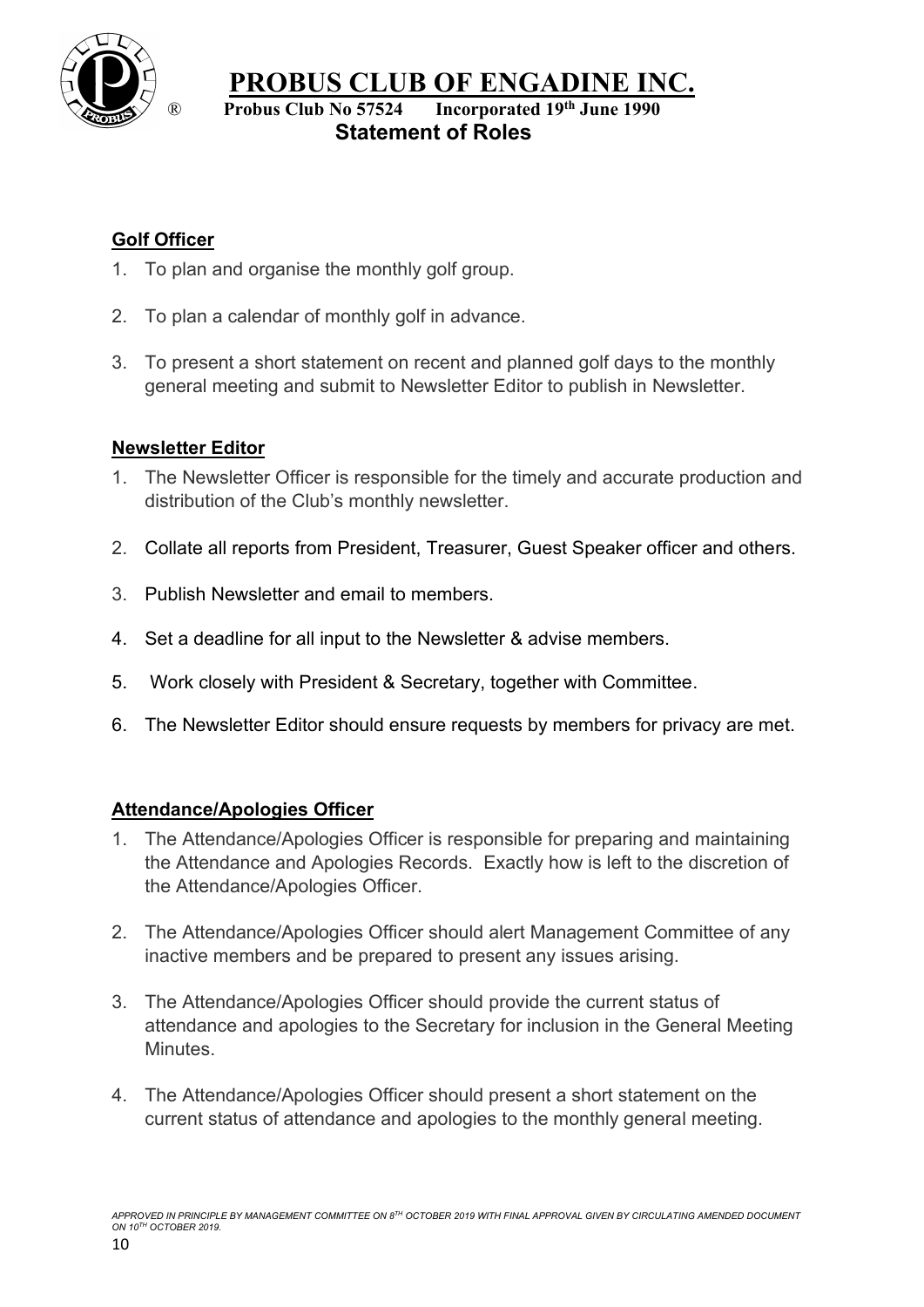

# ® **Probus Club No 57524 Incorporated 19th June 1990 Statement of Roles**

#### <span id="page-10-0"></span>**Webmaster**

- 1. The Webmaster is responsible for the design, development and maintenance of the Club's website.
- 2. Ensure club documents are filed on the website for the benefit of members.
- 3. Ensure Member only information is in a secure area for members use only.
- 4. Ensure Management Committee minutes and financial reports are in a secure area for Committee members only.
- 5. In general, the Webmaster is not required to attend Management Committee meetings but if deemed necessary may attend to report on any issues needing the attention of the Management Committee.
- 6. Each December prepare a two-yearly budget for approval by Committee.

#### <span id="page-10-1"></span>**Welfare Officer**

- 1. The Welfare Officer is one who keeps in touch with sick or bereaved members or those members who may be feeling isolated or lonely or who may need moral support or physical help.
- 2. Where appropriate the Welfare Officer should:
	- a. Immediately advise the President of any situation requiring attention.
	- b. Send cards with appropriate messages to sick or bereaved members.
	- c. Advise the President and the Management Committee if support is needed, either by member visits or transport to and from meetings.
	- d. Offer suggestions to the Management Committee.
- 3. The Welfare Officer should present a short statement on the welfare of any members to the monthly general meeting, being cognizant of the need for member's privacy in some situations.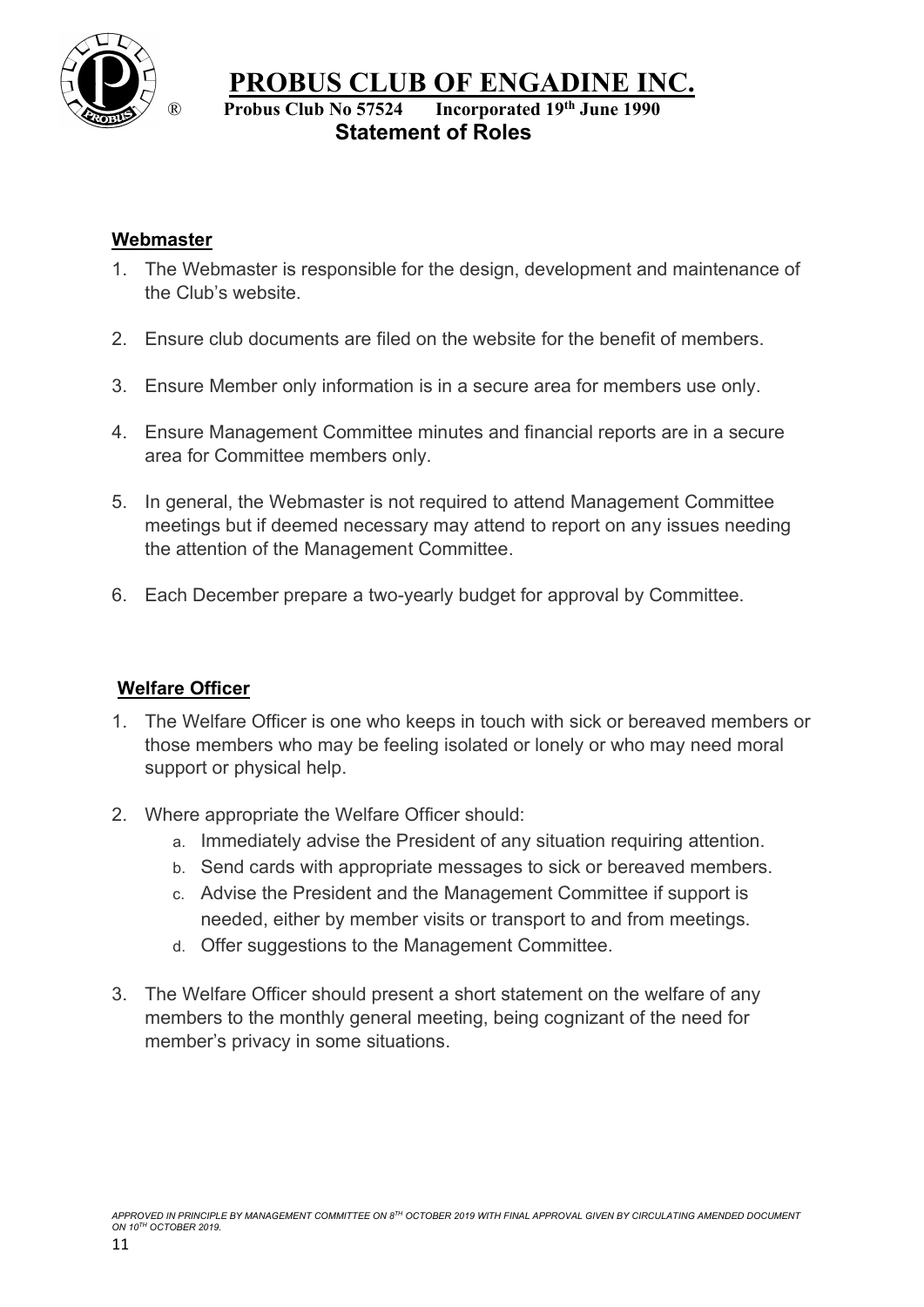

® **Probus Club No 57524 Incorporated 19th June 1990 Statement of Roles**

# <span id="page-11-0"></span>**Fellowship Officer and Fellowship Assistants**

- 1. Liaise with Bowling Club for the provision of tea and coffee is available at each meeting.
- 2. Purchase/provide cakes etc for morning tea.
- 3. Plan any special morning tea event.
- 4. Communicate with Treasurer re money reimbursement.
- 5. Recruit volunteers to assist with hospitality and arrange roster and allocate tasks.
- 6. Ensure Fellowship Assistants assist in a safe and risk-free manner.

# <span id="page-11-1"></span>**Caravan and Cabin Group Officer**

- 1. To plan and organise trips away at interesting caravan parks with cabins for those members who do not own a caravan.
- 2. To suggest things to see and fun-loving activities such as happy hours.
- 3. Participants are to ensure their vehicles and caravans are in good working order and fully insured. Probus Club of Engadine, INC takes no responsibility for any events.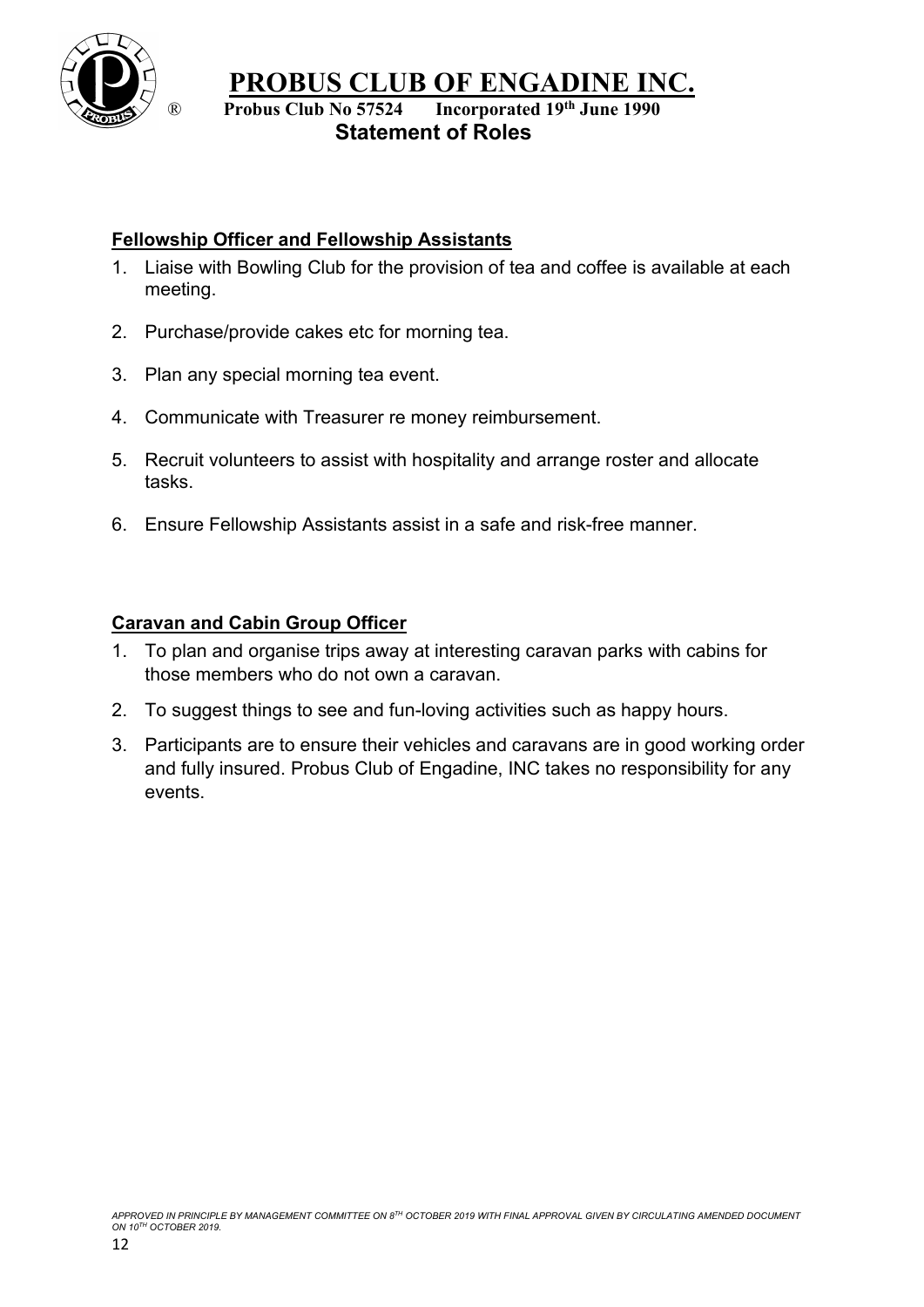

® **Probus Club No 57524 Incorporated 19th June 1990 Statement of Roles**

# <span id="page-12-0"></span>**Welfare Tree Officer**

The General Meeting held on 15 April 2014 endorsed a new process to notify Members of the death of one of its Members.

The new process has two parts, one for Members who have an email account and another for those who do not have an email account.

#### 1. **Members with an email account**

The Newsletter Editor currently forwards the newsletter to the majority of Members via an email to their personal account and this same email data base will now be used to advise Members of the death of a Member.

The President or his nominee will advise the Newsletter Editor of all details who will in turn forward an email to those Members on the email distribution list.

#### **2. Members who do not have an email account**

For Members who do not have an email account, a hard copy of the contact tree has been prepared by the Welfare Tree Officer and a copy is available to each of those Members. The Welfare Tree Officer will keep the hard copies up-to-date and make available to those Members.

The President or his nominee will commence the Contact Tree and Members will be responsible to phone the next person on the list and pass on the message. If that person cannot be contacted, then they must contact the next person.

#### <span id="page-12-1"></span>**Newsletter Distributor**

Members receive their monthly newsletter by email and the website.

For those Members who do not have an email account, the shared role of the Newsletter Distributor and Assistant Newsletter Distributors is to have copies of the newsletter printed and distributed to those Members and make copies available at meetings.